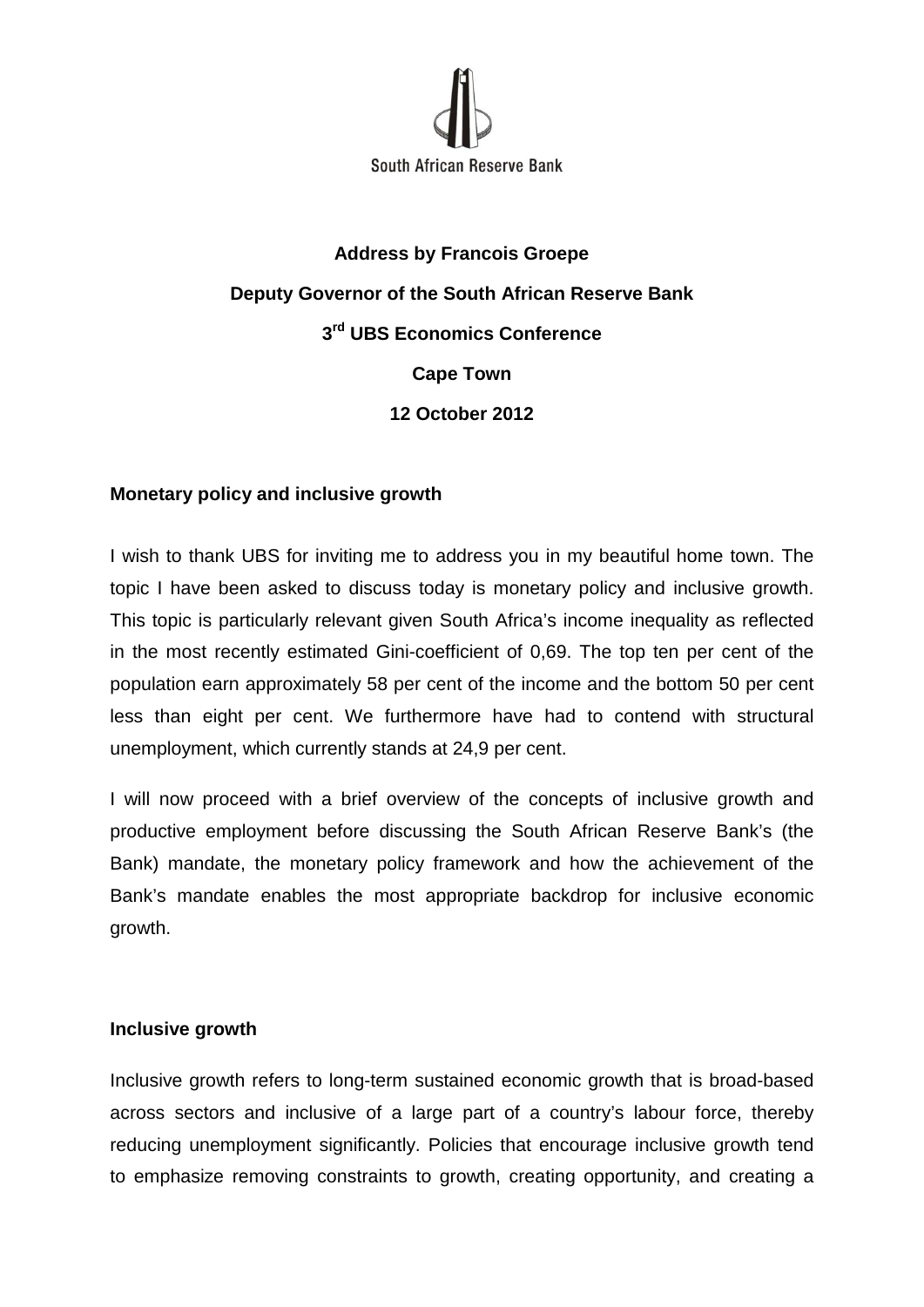level playing field for investment. According to the World Bank's Commission on Growth and Development, a persistent, determined focus on inclusive long-term growth by governments is a key ingredient of all successful growth strategies.<sup>[1](#page-1-0)</sup>

Long-term sustained high growth rates are further also dependent on productivity gains. Productivity gains lead to higher rates of growth that in turn result in rising demand for labour as the economy expands and incomes rise in a virtuous circle.

One well-known survey, by Lopez of the empirical literature on economic growth concludes that macroeconomic stability, low inflation rates, and appropriate education and infrastructure-related policies have positive effects on growth and reduce inequality.

More recent research initiatives have focused increasingly on constraints to future development and showed that a country's initial conditions have a critical impact on long-run growth. Initial conditions include levels of income and its distribution, the extent of poverty and many other factors including geography, governance and the set of existing macroeconomic policies. World Bank research in 2005 highlighted the extent to which institutional structures, policies, and resource endowments interact in unique ways to support necessary policies such as a stable macroeconomic environment, the enforcement of property rights, openness to trade and effective government in achieving higher growth rates. $2$  The line of enquiry further suggested that local peculiarities would tend to result in unique sets of distortions that impede growth. In South Africa this would include inadequate infrastructure, skills shortages and inefficient administration at the local authority level. Efforts to address the distortions and constraints could in practice result in short-term costs, in particular if local circumstances are not well understood. If however approached judiciously, it should yield positive results over the medium to longer term.

It was against this background that Hausmann, Rodrik and Velasco developed their approach to identifying binding constraints to growth. Important lessons from this and other research were that development policy is country specific rather than being one-size-fits-all and that sometimes large positive welfare impacts could be achieved by optimally sequencing just a few reforms to relax binding constraints. Empirical evidence also showed that in every country structural transformation and economic

<span id="page-1-0"></span><sup>&</sup>lt;sup>1</sup> Commission on Growth and Development Growth Report: Strategies for Sustained Growth and Inclusive Development. World Bank. (2008).

<span id="page-1-1"></span><sup>&</sup>lt;sup>2</sup> World Bank. *Economic Growth in the 1990s: Learning from a Decade of Reform*. Washington DC: World Bank (2005).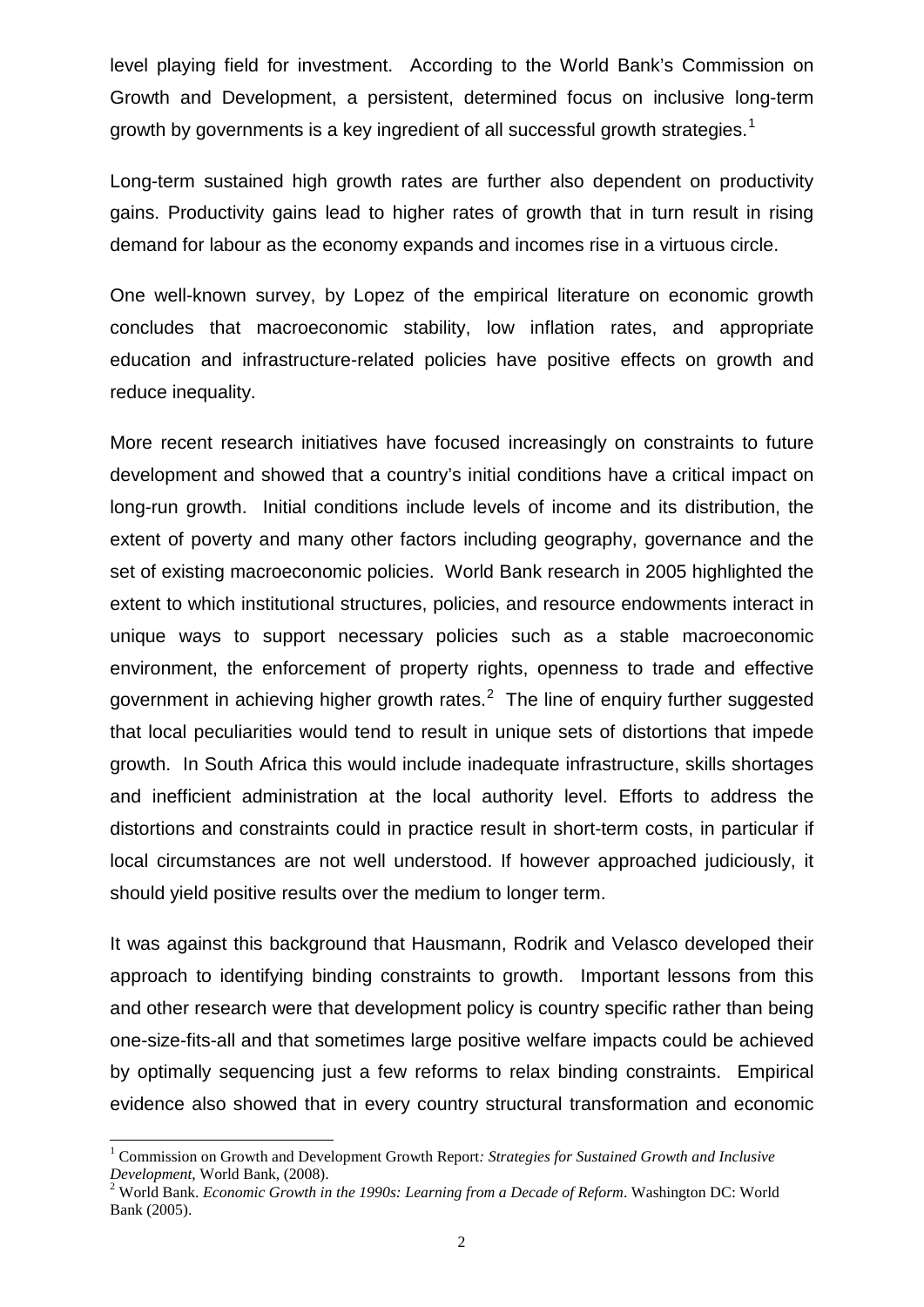diversification are required to achieve significant income growth and poverty reduction. For countries with relatively small domestic markets like South Africa this implies export diversification in order to access foreign markets and achieve economies of scale.

### **Productive employment**

Productive employment is the main instrument for achieving sustainable and inclusive growth. Employment growth generates new jobs while productivity growth lifts the wages of the employed and the returns to the self-employed.

The key objective with any growth strategy is to strengthen the productive resources and capacity of individuals on the labour supply side and to open up new opportunities for productive employment on the labour demand side.

An inclusive growth strategy should also recognize the time lag between reforms and outcomes as in the case of investments in education and the time elapsed before improved labour skills become available. Efforts to narrow the knowledge gap with the goal of developing creative and competitive human resources are an important prerequisite for higher productivity. South Africa should aim to not merely catch up in this regard. We need to pre-empt the type of skills and knowledge that will be required over the next say two decades and ensure that our education and training strategies are adequately aligned so as to ensure that we have a work force with the appropriate skills. It is, therefore imperative that our human capital development strategy is forward-looking and proactive.

This necessitates us to take a hard look at our education system, as a recent assessment of the quality of state education amongst 142 countries, ranked South Africa at 133<sup>rd</sup>, despite the high levels of investment in education which now stands at R207bn per annum.

Planning must therefore focus sharply on upgrading the quality and relevance of training while enhancing the skills of the labour force. In order to upgrade human resource skills to meet the need of an increasingly sophisticated economy, training at every level must be strengthened to generate well-trained labour to meet industry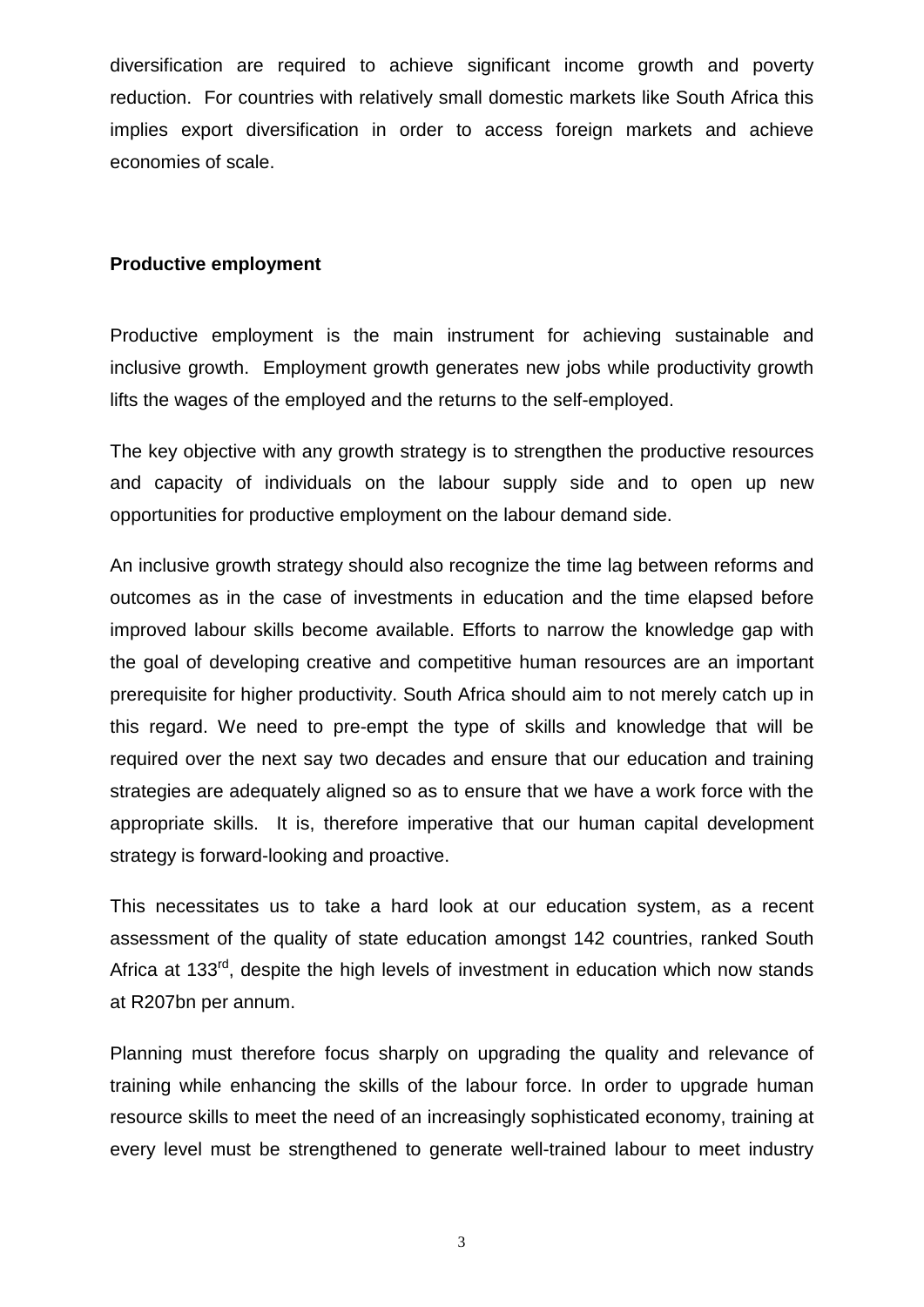demand both now and in the future. An inclusive growth strategy looks for ways to raise the pace of growth by utilizing the labour force to the fullest possible extent.

High unemployment is the result of chronic skill and geographical mismatches and of policies, product market structure, and labour market arrangements that often protect insiders at the expense of the unemployed. High margins in product markets and upward wage pressure in labour markets have resulted in uncompetitive domestic costs of production in a number of sectors. This erodes external competitiveness and as a consequence excludes part of the population from formal economic activity. It also ends up constraining a country's ability to diversify exports. Entry-level wages are also sometimes above the productivity levels of less experienced workers and new entrants to the labour market. This discourages labour demand.

Sustainable job creation that significantly reduces unemployment can be achieved with labour and product market reforms that specifically target labour intensive production processes. A more flexible wage setting mechanism that better aligns wages with productivity levels at the firm level will improve the business environment and our competitiveness and should significantly contribute towards increasing employment opportunities.

Important factors that serve to improve individual and enterprise or micro productivity include improved management skills, updated technology and better capital equipment. Collective factors at the enterprise level that have a decisive influence on productivity outcomes include the adoption of the continuous-improvement-type work ethic and overall quality consciousness that is so prevalent in Developing Asia. In many countries, active labour market policies also serve to raise the rate of employment creation. This includes, transport subsidies for job seekers, on-the-job training and in some instances, temporary youth wage subsidies.

#### **Infrastructure as a key jobs driver**

Emerging-market and developing country growth is on average higher than that of South Africa and is indicative of country specific structural constraints. A sustained increase in the potential output of the economy requires not only a concerted and coordinated effort from government, but also the support and buy-in of the private sector and labour if we were to succeed in improving the growth performance. It may even require a new social compact.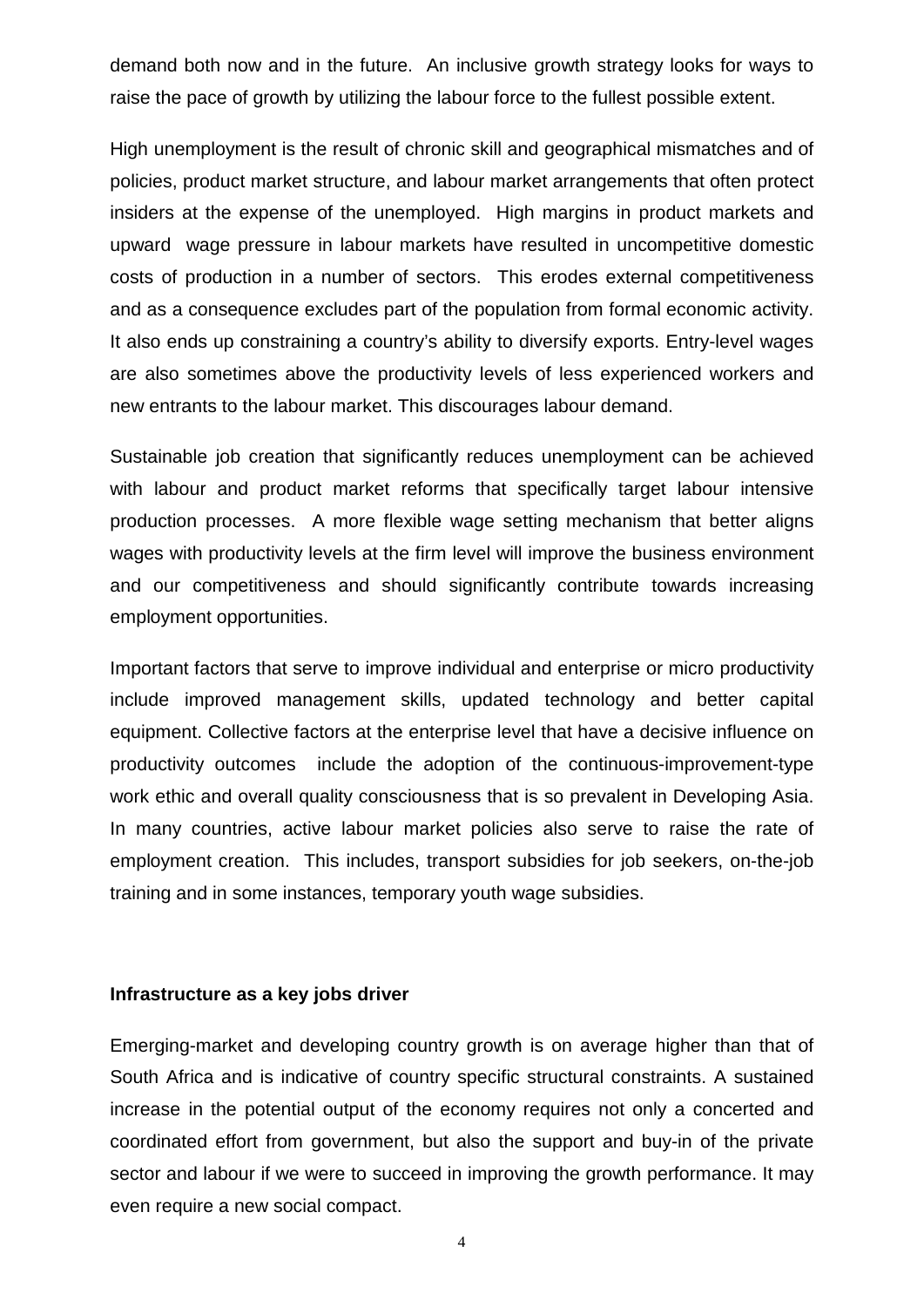In the past, infrastructure development in particular has been held back largely due to limited implementation capacity. This has resulted in bottlenecks in electricity generation, transport, and port infrastructure and South Africa has therefore not benefited as much as other resource intensive emerging market economies from large terms of trade gains in recent years. This also discouraged investment in South Africa's natural resource industry, and has made it difficult in some instances to maintain export volume growth. Policy certainty and investor confidence have proven to be essential prerequisites for the capital formation South Africa requires for substantive export led growth.

The New Growth Path sets the goal of creating 5 million new jobs by 2020 and to this end identifies the structural problems in the economy that need to be overcome as well as the key opportunities or job drivers in specific sectors and markets. One of the key jobs drivers is infrastructure development which provides the basis for higher growth, inclusivity and job creation. Government has also established the Presidential Infrastructure Coordinating Commission (PICC) to address the challenges of delivery through coordination, integration and accelerated implementation. A single common Infrastructure Plan will in future be centrally driven and monitored. The objective is also to develop a twenty-year planning framework beyond one administration to avoid the typical stop-start pattern of the past. The PICC's mandate is to ensure systematic selection, planning and monitoring of large projects.

An infrastructure book that contains more than 645 infrastructure projects across the country has now been compiled by the PICC. An Infrastructure Plan with identified Strategic Integrated Projects has also been developed by the PICC and adopted by Cabinet and although this in itself will not address all the challenges, it forms an important part of the National Development Plan's (NDP) proposals to increase employment and growth Other key proposals of the NDP include improving the functioning of the labour market, supporting small business through better coordination of activities and improving the capacity of the state to effectively implement economic policy.

Although South Africa has at times over the past 18 years, achieved significantly improved real economic growth outcomes, built democratic institutions, transformed the public service, extended basic services and stabilised the economy, too many people are still trapped in poverty and too few South Africans have obtained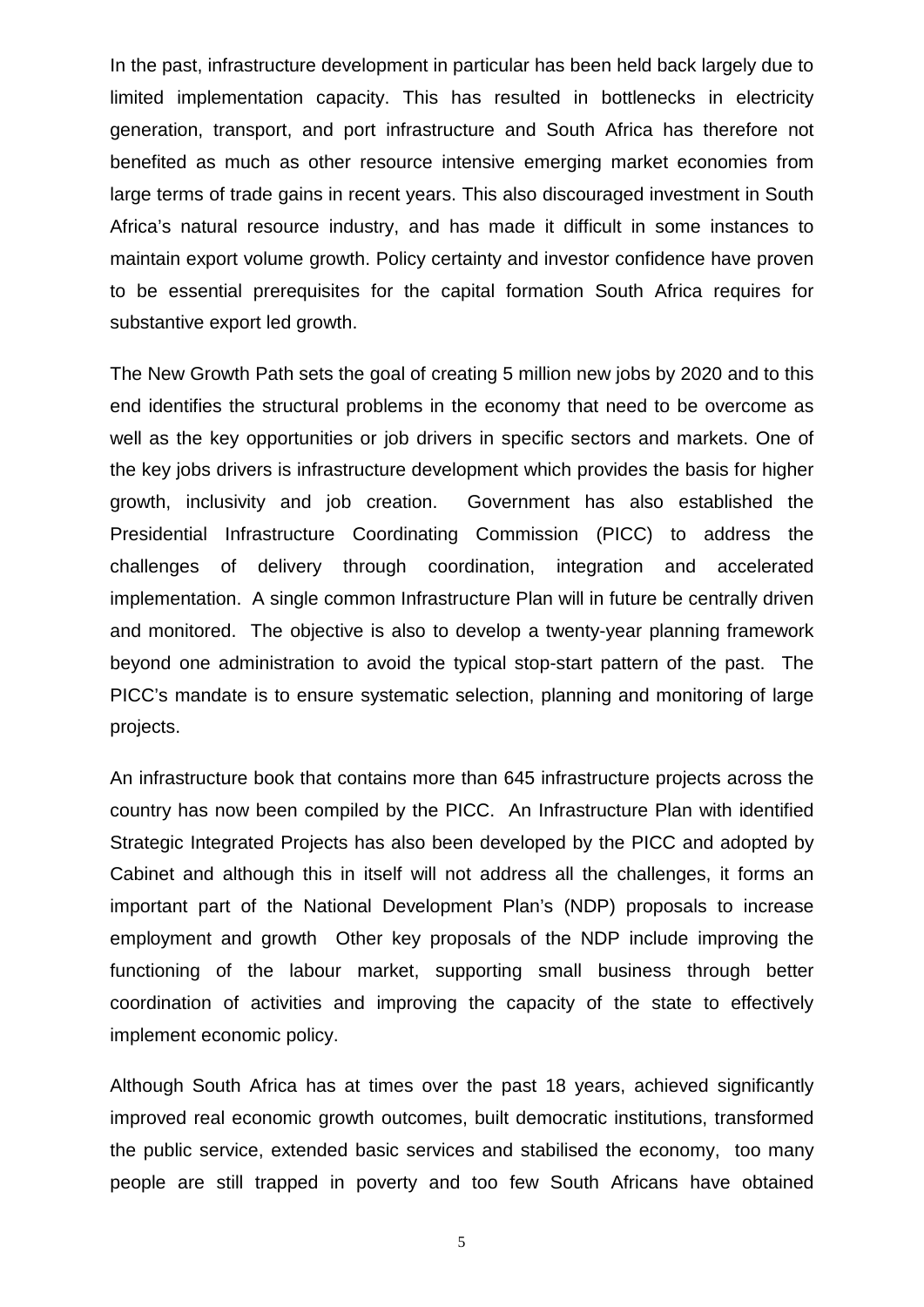employment over this period as growth has not been sufficiently inclusive. The quality of education for the majority has remained poor and government has continued to experience insufficient capacity in critical areas. Some years were characterised by jobless capital intensive growth while the large employment losses that this country suffered during the recession have still not been recovered fully. The NDP aims to eliminate poverty and reduce inequality significantly by 2030 by growing an inclusive economy and creating 11 million jobs by 2030.

#### **Recent developments in the labour market**

Although employment levels have increased at a slower pace this year compared to 2011, the rate of job creation has been sufficient to decrease marginally the unemployment rate in the second quarter of 2012. Employment creation has nevertheless remained hesitant, consistent with the moderate pace of recovery in real economic activity in South Africa and against the backdrop of the challenging global economic developments.

The moderation in average wage settlement rates in 2011 levelled off in 2012. In the second quarter of 2012, both the rate of increase in remuneration per worker and productivity increased somewhat resulting in the growth in nominal unit labour cost remaining the same. These developments mitigated inflationary pressures, but the outlook for wage growth has become uncertain.

Recent industrial action has spilled over from mining to the manufacturing, transport and agricultural sectors and has raised investors' concerns. Moody's Investors Service also mentioned spreading labour turmoil as an important factor in its decision to cut South Africa's debt rating to Baa1 from A3. Widespread labour unrest has already shut down large parts of the mining industry and given that we are the world's top platinum producer and a major supplier of gold, prices of precious metals have risen. The rand's exchange value has reflected investor concerns in recent weeks, and although the negative consequences of the unrest cannot be underestimated, I am confident the currency will return to more appropriate levels.

The rand will remain vulnerable to any signs of intensifying labour turmoil, but government has taken steps to address the labour unrest as a speedy resolution is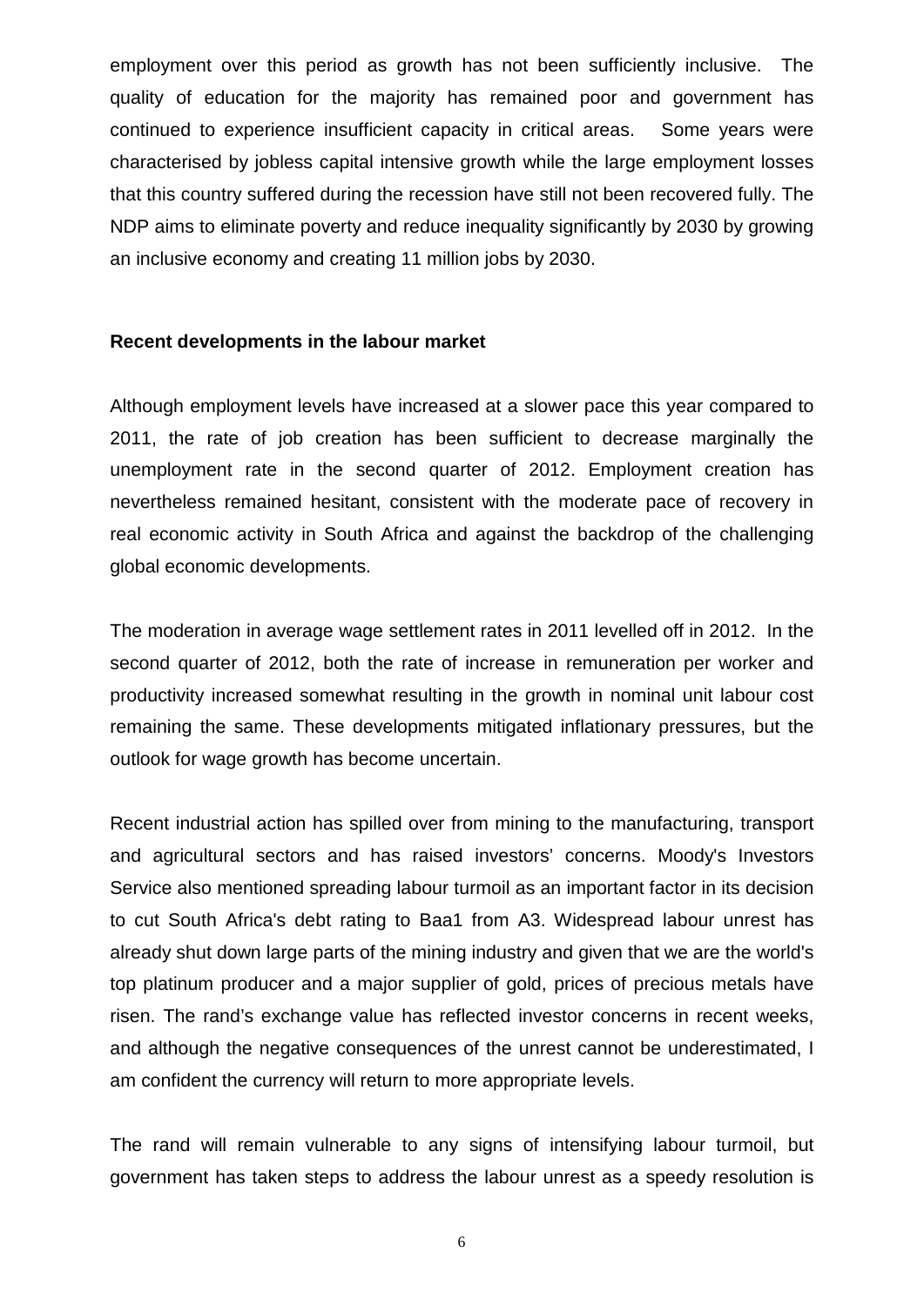crucial to restoring broader investor confidence and medium-term growth prospects. The government has also given the assurance that it is putting immense efforts into bringing together the employer community, trade union movement and the government itself in order to stabilise the situation as rapidly as possible. The longer strikes continue, the greater the implications will be for economic growth, employment creation and fiscal outcomes in the long run.

#### **The role of monetary policy**

I have earlier made reference to the Lopez survey that concluded that macroeconomic stability and low inflation rates *inter alia* have positive effects on growth and reduce inequality. It is my contention that transparent, well-understood monetary policy is critical to achieving stable macroeconomic outcomes. The mandate of the South African Reserve Bank is to achieve and maintain price stability in the interest of balanced and sustainable economic growth. The Bank also plays a central role in overseeing and maintaining financial stability.

Price stability reduces uncertainty in the economy and provides a favourable environment for growth and cumulative employment creation over the longer term. Low inflation helps to protect the purchasing power and living standards of all South Africans. Although low inflation may not necessarily in itself reduce income inequality, it does ensure the protection of income which is particularly important for poorer South Africans who generally do not have the means to adjust their nominal incomes to take account of rapid price increases.

An inflation target range is set by government after consultation with the Bank. The commitment is to pursue a continuous target of 3 to 6 per cent for headline CPI inflation. The Bank conducts monetary policy within a flexible inflation-targeting framework that allows for inflation to be temporarily outside the target range as a result of mainly supply shocks. The Monetary Policy Committee (MPC) takes into account the appropriate medium-term time horizon for inflation to return to within the target range, considering the lags between policy adjustments and economic effects. This provides for interest rate smoothing over the cycle and makes growth more sustained and consistent.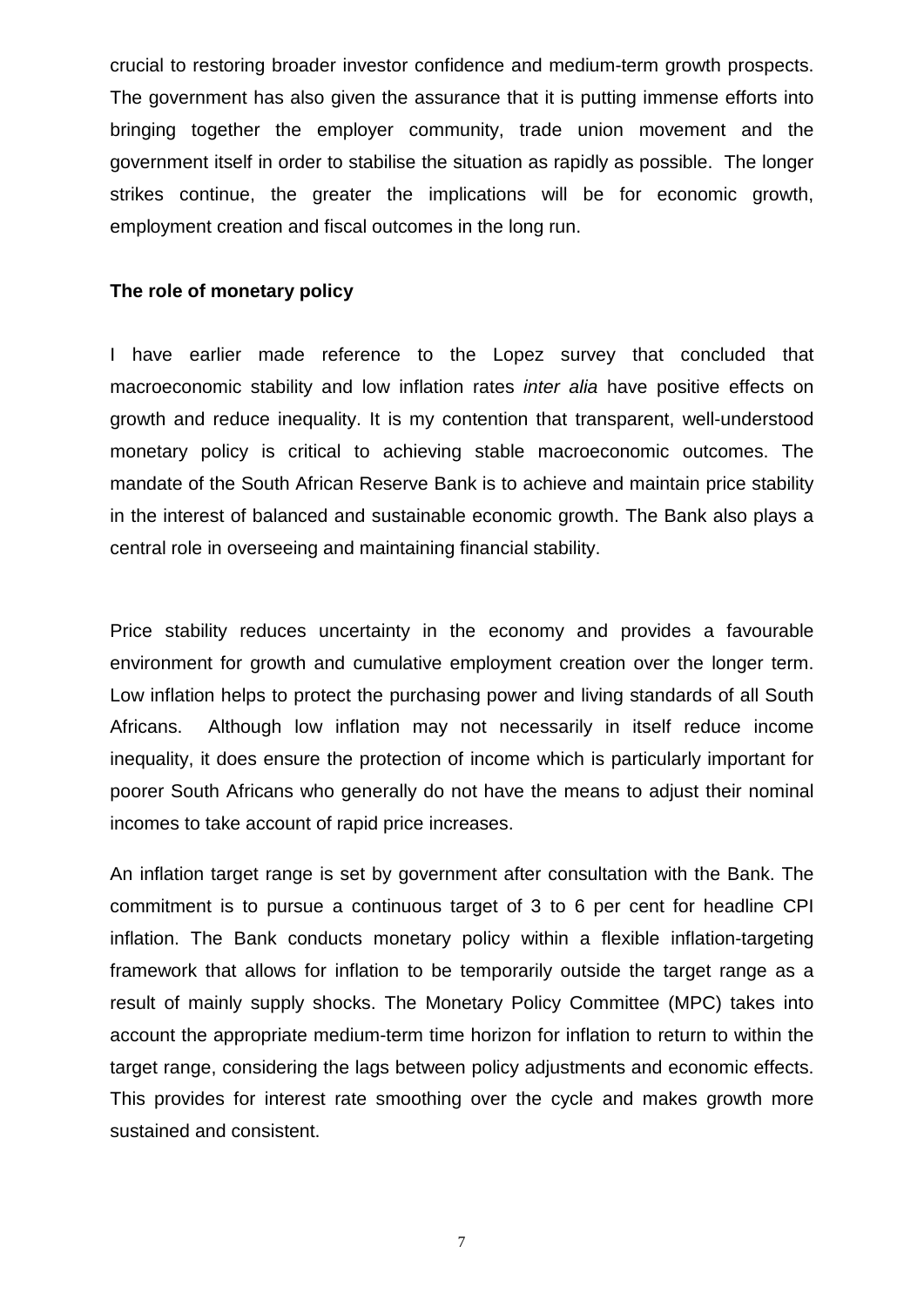Since the implementation of inflation targeting, the instances when inflation outcomes exceeded the target could be attributed to external shocks which exacerbated domestic inflationary pressures. These shocks, amongst others, included depreciation of and volatility in the exchange rate of the rand and sharp increases in international oil, commodity, and food prices. Structural features of the South African economy such as backward looking wage settlements, uncompetitive product markets, rapidly rising administered prices and low productivity have also been important sources of inflationary pressures.

It is very difficult to distinguish comprehensively between the specific impact of inflation targeting and the general impact of other concurrent economic reforms or global developments. However, empirical evidence shows that gains in inflation performance in inflation targeting countries were achieved with no adverse effects on output and interest volatility. The inflation targeting framework has also served South Africa well and the most important outcomes it has contributed towards can be summarised as follows:

- The nominal policy interest rate has declined. This has lowered the interest rate structure at the short end of the maturity spectrum.
- The real policy interest rate has declined and has become less volatile. This has reduced the inflation risk premium embedded in interest rates as inflation expectations became better anchored.
- Nominal bond yields have declined. This has lowered the cost of borrowing of government and the cost of funding of the private sector to the benefit of real economic activity.
- Growth in real gross domestic product and real gross fixed capital formation has increased and become less volatile. This has encouraged employment creation, particularly in the pre-crisis years.

The extent of the gains derived in part from inflation targeting largely depends on the Bank's ability to anchor inflation expectations within the inflation target range. Anchored inflation expectations reduce the effect of external shocks and require less policy intervention.

The inflation targeting framework has been important in providing greater resilience to the large shocks coming from the global external environment. As the nominal exchange rate of the rand is determined by supply and demand conditions, exchange rate flexibility serves as an important transmission mechanism and shock absorber of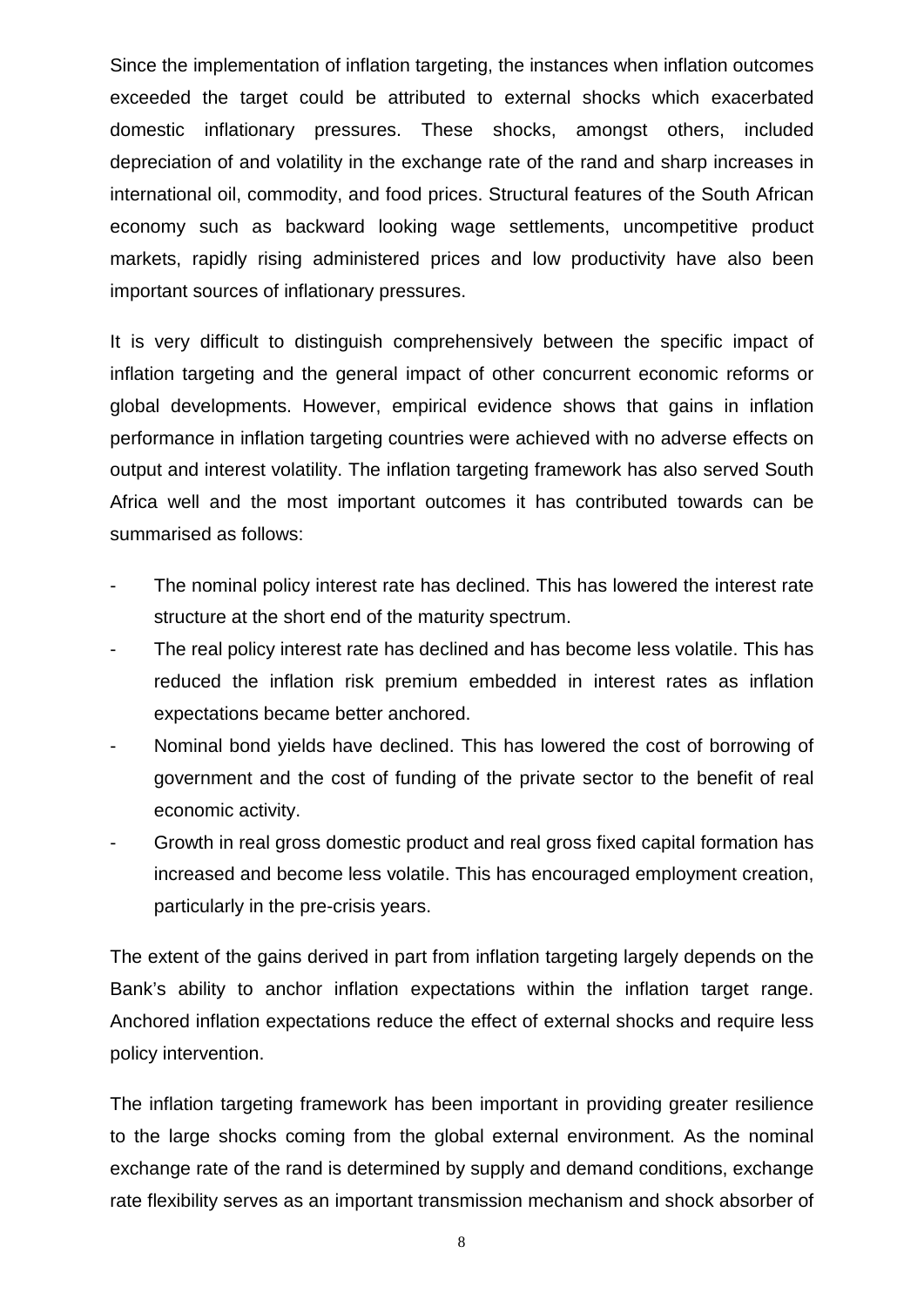external shocks. This approach allows output growth and interest rates to be less volatile and delivers the best outcomes in terms of price stability and lower exchange rate volatility subject to the risk of over- or undervaluation in response to external shocks.

Inflation targeting has also been successfully practiced in a growing number of countries over the past 20 years, and many more countries are moving toward this framework. Empirical evidence on the performance of inflation targeting is supportive of the effectiveness of the framework in delivering low inflation. The monetary policy framework has allowed the Bank to provide stimulus when required while keeping inflation expectations well anchored. Since its introduction in 2000, inflation targeting in South Africa has been applied as a flexible framework that has been resilient to changing circumstances, including the recent global financial crisis. The inflation targeting framework has thus far enabled the Bank and most of the other inflation targeting countries to steer clear of unconventional measures in achieving their key monetary policy objective. The Bank's inflation forecast shows inflation remaining within the inflation target range over the forecast horizon to 2014.

#### **Conclusion**

Although there is a short-run trade-off between economic activity and monetary policy, it is generally accepted that low and stable inflation produces an environment in which overall economic performance and inclusive growth can flourish. The Bank's flexible approach to inflation targeting, I believe positions South Africa to best deal with external shocks and minimise their disruptive impact on the domestic economy. Growth, employment and income levels have been more stable and consistent since 2000 and the introduction of the current inflation targeting framework.

Achieving greater economic inclusion is a critical need for the country. Monetary policy should be complemented by growth-oriented and job-creating fiscal, industrial and labour policies. Emerging market and developing economies are now more resilient than in previous decades but structural issues still need to be addressed. Weaknesses in any subsector or in regulation or corporate governance will limit monetary policy efficacy and lead to weak growth, which in turn is a drag on fiscal consolidation. Policies in general must therefore emphasise the resolution of underlying structural problems within the economy, and monetary policy must be as supportive as possible, with due regard to ensuring price stability. Although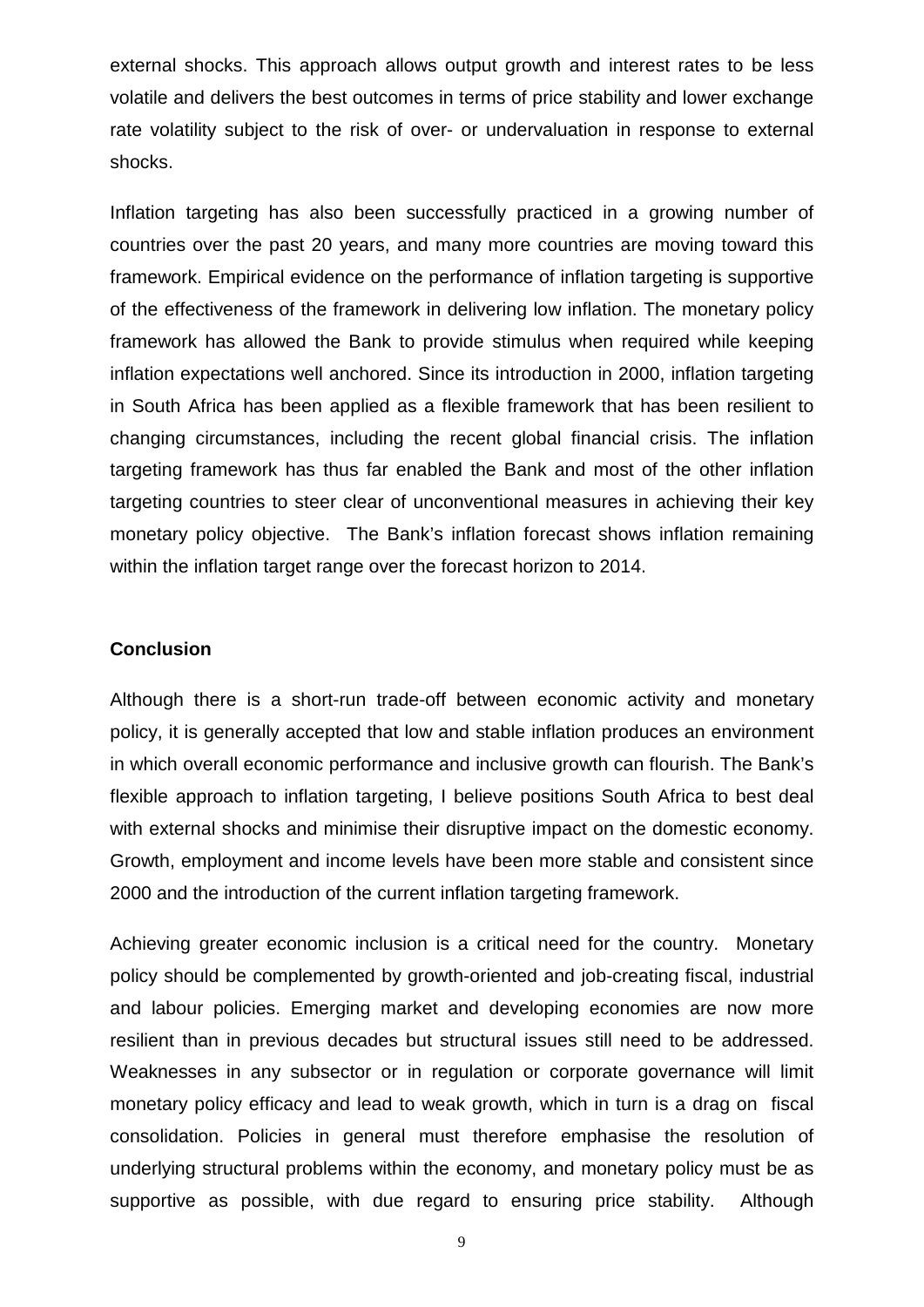monetary policy can therefore contribute to inclusive and sustainable growth (and you will probably agree that the SARB has indeed adopted policies that are supportive in this regard), one needs to recognise the limitations of monetary policy and hence acknowledge that other policymakers and stakeholders also have an important and significant role to play in achieving both inclusive and sustainable growth over the longer term.

Thank you